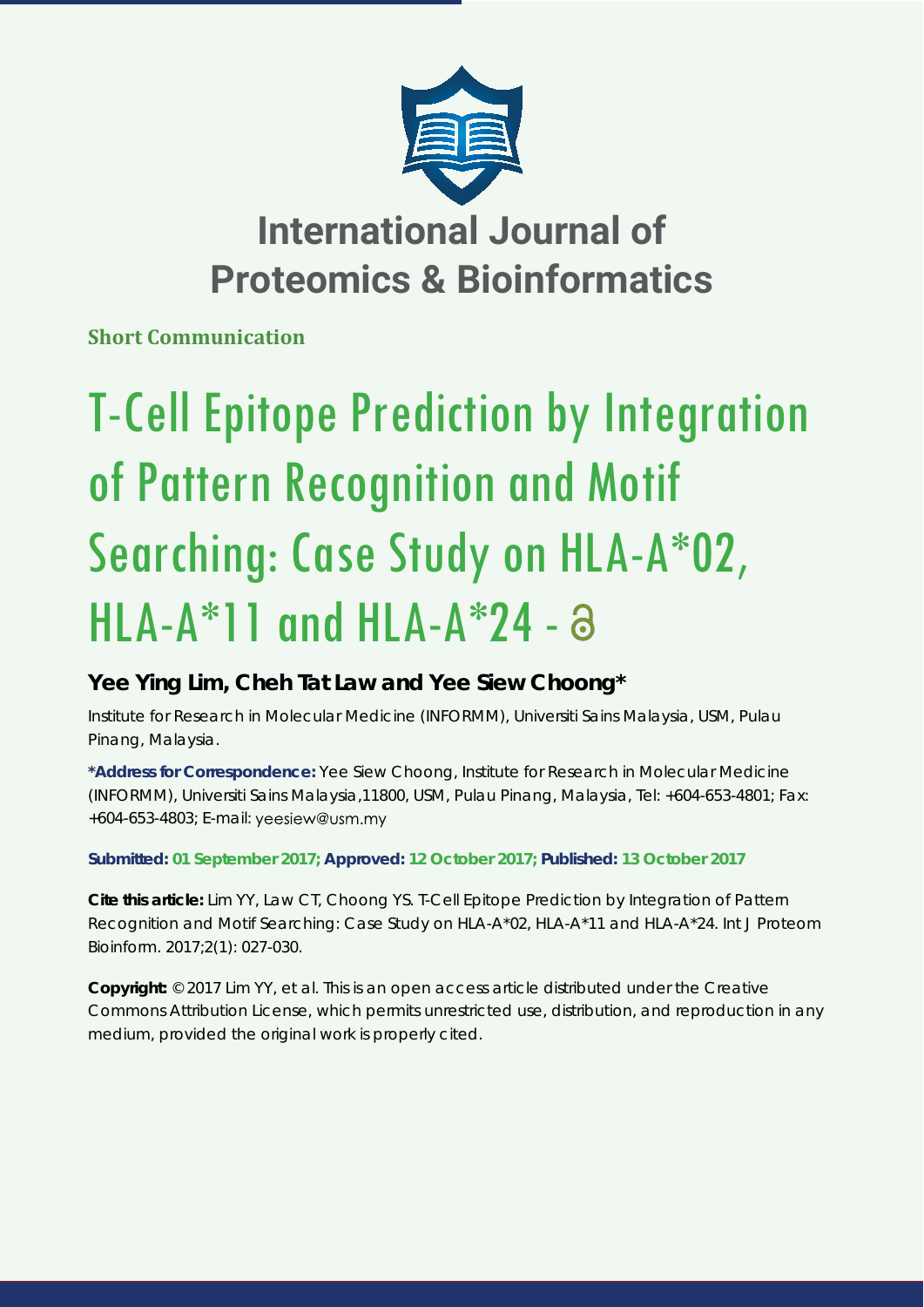#### **ABSTRACT**

T-cell epitopes have a huge potential in the development of vaccine, disease prevention and diagnostics as well as therapeutics. As a numbers of epitopes have been identified experimentally in the past 20 years, databases focusing on different kinds of epitopes are now available. However, for vaccine development particularly, biochemical and immunological experiments are costly, time consuming, with low immunogenicity and reversible. Narrowing down the epitopes of interest could reduce the number of wet laboratory experiments and made vaccine designs cheaper and faster. In this works, we utilized support vector machine for pattern recognition in T-cell epitopes and further ranked the results by the present of anchor residues. We used the 9-mers peptide sequences obtained from Immune Epitope Database (IEDB) for HLA-A\*02, HLA-A\*11 and HLA-A\*24 at that are related to Asian population for this works. The results showed that this two steps approach for T-cell epitope prediction is able to provide reasonable output. Therefore, the integration of pattern recognition and ranking by the present of anchor residue could be useful for future development of more alleles with various peptide lengths.

**Keywords**: T-Cell epitope prediction; Pattern recognition; Support Vector machine; Anchor residues

#### **INTRODUCTION**

Epitope-based vaccines make use of short, antigen-derived peptides (which corresponding to epitopes) that are administrated to trigger a protective humoral (B cell epitopes) and/or cellular (T cell epitopes) immune response. T cell epitopes are presented to T cells in association with Major Histocompatibility Complex (MHC) proteins. While cytotoxic T cell recognize intracellular peptides displayed by MHC class I molecules (CD8+ T cell epitopes), T helper cells recognize peptides that are taken up from the extracellular space and displayed by MHC class II molecules (CD4+ T cell epitopes). The peptide-MHC complex (pMHC) interacts with the T cell receptor, leading to its activation and subsequent induction of a cellular immune response. Epitope-based vaccines offer several potential benefits over traditional vaccines, including the precise control over the immune response activation, the ability to focus on the most relevant antigen regions, as well as production and biosafety advantages due to their chemically simple and well-characterized composition. The peptide T cell epitopes, specifically, can be used for the accurately monitoring the immune responses which activation by Major Histocompatibility Complex (MHC) and rationally designing vaccines [1-5]. Therefore, accurate prediction of T cell epitopes is crucial for this epitope-based vaccine development and clinical immunology.

As the molecular basis of immune recognition and the immune response, epitopes provide valuable information that is useful for disease prevention, diagnosis and therapeutic [6-8]. As a large number of epitopes have been identified since 1990s, various epitope databases (e.g. IEDB [9], Antigen [10,11], Bcipep [12], Epitome [13], MHCPEP[14], SYFPEITHI [15], MHCBN [16], FIMM [17] and EPIMHC [18]) are therefore being developed. However, the experimental identifications of epitopes from an antigen (e.g. phage display library, overlapping peptides, ELISA, immunofluorescence, immunohistochemistry, radioimmunoassay, Western blotting, X-ray crystallography and NMR studies on antibody-antigen structure, attenuation of the wild type pathogens by random mutations and serial passages, etc) are very expensive, time consuming, with low antigenicity and reversible. Therefore, predictive methods and software focusing on different types of epitopes have been witnessed (e.g. ABCpred [19], BCEPred [20], BepiPred [21], CED [22], Discotope [21], EMT [23]). With the aid of the epitope predictive software and databases, the list for the proteins of interest are now can be narrowed down, thus drastically reduce the number of laboratory experiments [24].

In this work, two steps of data processing for T-cell epitope prediction were proposed. Firstly, the dataset was grouped trained for pattern recognition by the length of the amino acids. Then, predicted

results were further ranked by the present of anchor residues. We utilized HLA-A\*02, HLA-A\*11 and HLA-A\*24 9-mers dataset that are more related to Asian population in this study. The integration of both pattern recognition and ranked the results by anchor residues showed that the approach is relatively reasonable and able to narrow down the predicted results. This approach sees the possibility to extend to other alleles and other length of peptide sequences.

Suifes ture

#### **METHODOLOGY**

The methodology of this work is showed in figure 1. The T-cell epitopes (both positive and negative dataset) on HLA-A\*02, HLA-A\*11 and HLA-A\*24 9-mers were first obtained from Immune Epitope Database (IEDB) [25]. The positive dataset includes all positive epitope sequences that have been verified by experimental means while negative dataset includes those epitope sequences that did not give immunological T-cell responses. Table 1 shows the total number of epitope sequences retrieved from IEDB that were used in this study. The training was performed on 80% of the dataset and the remaining 20% was used as testing dataset for each alleles. The training and testing was performed using Support Vector Machine (SVM) technique implemented in MATLAB R2015a. All dataset was first converted to ASCII format prior to training and testing by SVM Fine Gaussian module.

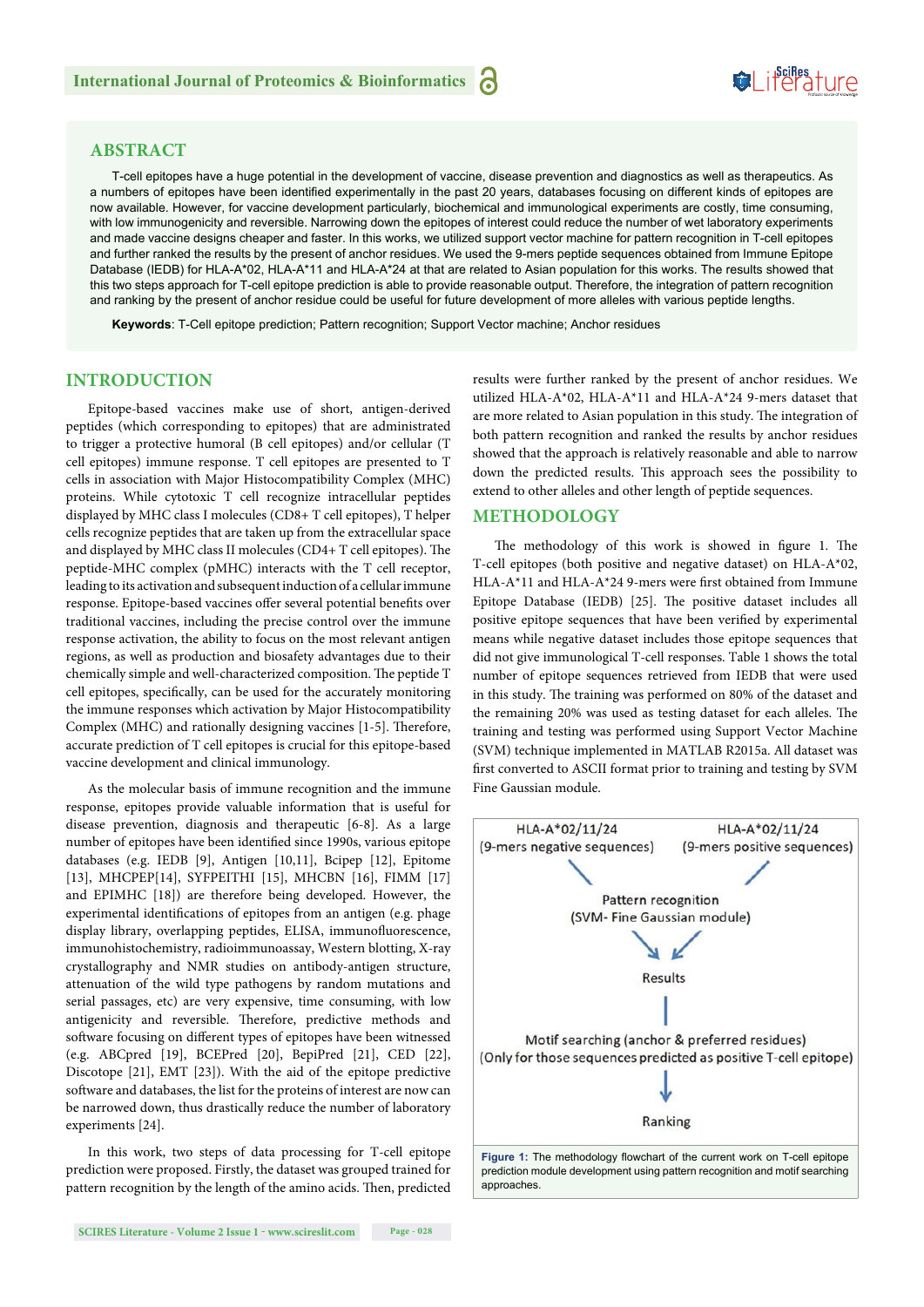#### **International Journal of Proteomics & Bioinformatics**

The module where then exported and implemented in a local host. We then employed a ranking system for the input of a query sequence. The query sequence will first be truncated to 9-mers window. The "positive" sequences will then be ranked according to the present of anchor residues. Table 2 shows the location and anchor residues in each allele [26-28]. The present of the anchor residue in the predicted positive sequence was given 3 marks, preferred residue gave 2 marks while others were given 1 mark. Therefore, a predicted positive sequence will have a maximum of 6 marks and minimum of 2 marks. The ranking of the predicted positive sequences was then arranged from the maximum to minimum marks.

#### **RESULTS AND DISCUSSION**

SVM has been widely used in solving a wide variety of biological problems. Current machine learning techniques involves Artificial Neural Network (ANN), Hidden Markov Model (HMM) and etc. However, the SVM algorithm which was developed recently has produced improve performances [29]. On the other hand, vaccine design could be benefit from T-cell epitope prediction specifically when the cost for experimental work is limited [30].

Results showed that the accuracy is 72.7%, 99.1% and 65.6% for HLA-A\*02, HLA-A\*11 and HLA-A\*24, respectively. The differences in the accuracy percentage could be due to the number of sequences in each allele. The positive dataset for HLA-A\*24 was nearly half of the negative dataset, the accuracy was therefore the lowest among the three alleles. The highest accuracy from HLA-A\*11 might be due to the negative dataset is only less than 40% of the positive dataset, thus a higher prediction on the "positive" results occurred.

We also randomly picked a recently published experimental derived data [31] as the query sequence to the local host that we have integrated the pattern recognition and ranking system to see the accuracy of the output. We combined all the five sequences (FMGDIHQPL, LLSTAALPV, FLQLLLVTL, REANLSHYV and LEATYASTL) for CD8 specific epitopes tabulated by the authors where these sequences covered more than 80% of the world's population as vaccine candidate for human papillomavirus [31]. The results from our prediction showed that the five sequences were within the top predicted positive T-cell epitope (Figure 2). Therefore, we believed that the pattern recognition by SVM and results ranking by anchor residues could be a useful to predict the T-cell epitopes.

| length of 9 amino acids. |                   | <b>Table 1:</b> The number of positive and negative epitope sequences for HLA-A*02,<br>HLA-A <sup>*</sup> 11 and HLA-A <sup>*</sup> 24 obtained from IEDB T cell epitope database with the |  |  |
|--------------------------|-------------------|--------------------------------------------------------------------------------------------------------------------------------------------------------------------------------------------|--|--|
| Allele                   | Positive sequence | Negative sequence                                                                                                                                                                          |  |  |
| *02                      | 4379              | 4829                                                                                                                                                                                       |  |  |
| $*11$                    | 1443              | 911                                                                                                                                                                                        |  |  |
|                          |                   |                                                                                                                                                                                            |  |  |

**Table 2:** The anchor and preferred residues for 9-mers HLA-A\*02, HLA-A\*11 and HLA-A\*24 [26-28].

\*24 1306 2129

|        | Position #2                  |                  | Position #9 |            |  |
|--------|------------------------------|------------------|-------------|------------|--|
| Allele | Anchor                       | Preferred        | Anchor      | Preferred  |  |
| $*02$  | I, L, M, V                   | A, Q, T          | I. V        | A, L, M, T |  |
| $*11$  | A, I, G, L, M, N,<br>S, T, V | C, D, F          |             | H, R, Y    |  |
| $*24$  | F.Y                          | I, L, M, T, V, W | F. I        | L, M, W, Y |  |



| localhost:8080/EPM/<br>⊙<br>$\leftarrow$                            |                         | C                                    | Q Search                | ★自                                             | ◛ |                      | ≡ |
|---------------------------------------------------------------------|-------------------------|--------------------------------------|-------------------------|------------------------------------------------|---|----------------------|---|
| <b>Predict Sequence</b>                                             |                         | <b>Prediction Result</b>             |                         |                                                |   |                      |   |
| Epitope<br>A02<br>Type                                              |                         | Ranking Sequence                     | First Position          | Last Position Sample Matched Prediction Result |   |                      |   |
| <b>FMGDIHQPLLLSTAALPVFLQ</b><br>LLLVTLREANLSHYVLEATYA<br><b>STL</b> | 1                       | <b>LLSTAALPV</b>                     | 10                      | 18                                             |   | Positive             |   |
|                                                                     | $\overline{\mathbf{z}}$ | PVFLOLLLV                            | 17                      | 25                                             |   | Positive             |   |
|                                                                     | 3                       | FMGDIHQPL                            | 1                       | 9                                              |   | Positive             |   |
|                                                                     | 4                       | PLLLSTAAL                            | B)                      | 16                                             |   | Positive             |   |
|                                                                     | 5                       | ALPVFLOLL                            | 15                      | 23                                             |   | Positive             |   |
|                                                                     | 6                       | <b>FLOLLLVTL</b>                     | 19                      | 27                                             |   | Positive             |   |
| Search<br>Reset                                                     | 7                       | <b>LLLVTLREA</b>                     | 22                      | 30                                             |   | Positive             |   |
|                                                                     | ã                       | <b>LVTLREANL</b>                     | 24                      | 32                                             |   | Positive             |   |
|                                                                     | 9                       | NLSHYVLEA                            | 31                      | 39                                             |   | Positive             |   |
|                                                                     | 10                      | VLEATYAST                            | 36                      | 44                                             |   | Positive             |   |
|                                                                     | 11                      | <b>DIHOPLLLS</b>                     | 4                       | 12                                             |   | Positive             |   |
|                                                                     | 12                      | <b>HOPLLLSTA</b>                     | 6<br>9                  | 14                                             |   | Positive             |   |
|                                                                     | 13                      | <b>LLLSTAALP</b>                     |                         | 17                                             |   | Positive             |   |
|                                                                     | 14<br>15                | <b>STAALPVFL</b><br><b>AALPVFLOL</b> | 12<br>14                | 20<br>22                                       |   | Positive<br>Positive |   |
|                                                                     | 16                      | <b>OLLLVTLRE</b>                     | 21                      | 29                                             |   | Positive             |   |
|                                                                     | 17                      | LLVTLREAN                            | 23                      | 31                                             |   | Positive             |   |
|                                                                     | 18                      | TLREANLSH                            | 26                      | 34                                             |   | Positive             |   |
|                                                                     | 19                      | REANLSHYV                            | 28                      | 36                                             |   | Positive             |   |
|                                                                     | 20                      | EANLSHYVL                            | 29                      | 37                                             |   | Positive             |   |
|                                                                     | 21                      | <b>YVLEATYAS</b>                     | 35                      | 43                                             |   | Positive             |   |
|                                                                     | 22                      | MGDIHQPLL                            | $\overline{\mathbf{z}}$ | 10                                             |   | Positive             |   |
|                                                                     | 23                      | GDIHOPLLL                            | 3                       | 11                                             |   | Positive             |   |
|                                                                     | 24                      | <b>IHQPLLLST</b>                     | 5                       | 13                                             |   | Positive             |   |
|                                                                     | 25                      | <b>OPLLLSTAA</b>                     | 7                       | 15                                             |   | Positive             |   |
|                                                                     | 26                      | <b>TAALPVFLQ</b>                     | 13                      | 21                                             |   | Positive             |   |
|                                                                     | 27                      | LPVFLQLLL                            | 16                      | 24                                             |   | Positive             |   |
|                                                                     | 28                      | VFLQLLLVT                            | 18                      | 26                                             |   | Positive             |   |
|                                                                     | 29                      | <b>LQLLLVTLR</b>                     | 20                      | 28                                             |   | Positive             |   |
|                                                                     | 30                      | VTLREANLS                            | 25                      | 33                                             |   | Positive             |   |
|                                                                     | 31                      | LSHYVLEAT                            | 32                      | 40                                             |   | Positive             |   |
|                                                                     | 32                      | <b>HYVLEATYA</b>                     | 34                      | 42                                             |   | Positive             |   |
|                                                                     | 33                      | LEATYASTL                            | 37                      | 45                                             |   | Positive             |   |

#### **CONCLUSION**

residue ranking approach.

In this work, we integrated pattern recognition by SVM and further processed the predicted positive results by the present of anchor in the predicted sequences. The results are so far encouraging for at least the prediction for 9-mers HLA-A\*02, HLA-A\*11 and HLA-A\*24. We see the possibility of applying similar approached for more alleles as well as with various length of peptide.

#### **ACKNOWLEDGEMENTS**

This work was supported by the Science Fund (305/CIPPM/613232) from Malaysian Ministry of Science, Technology and Innovations. Computational time was supported by Higher Institution Centre of Excellence (HICoE) Grant (311/CIPPM/44001005) from Malaysian Ministry of Education.

#### **REFERENCES**

- 1. Berzofsky JA. Structural features of protein antigenic sites recognized by helper T cells: what makes a site immunodominant? Year Immunol. 1986; 2: 28-38. https://goo.gl/z8r7QW
- 2. Berzofsky JA, Ahlers JD, Belyakov IM. Strategies for designing and optimizing new generation vaccines. Nat Rev Immunol. 2001; 1: 209-219. https://goo.gl/d1Faoe
- 3. De Groot AS, Scott DW. Immunogenicity of protein therapeutics. Trends Immunol. 2007; 28: 482-490. https://goo.gl/LQueMr
- 4. Sette A, Newman M, Livingston B, McKinney D, Sidney J, Ishioka G, et al. Optimizing vaccine design for cellular processing, MHC binding and TCR recognition. Tissue Antigens. 2002; 59: 443-451. https://goo.gl/DWg9HW
- 5. Sette A, Fikes J. Epitope-based vaccines: an update on epitope identification, vaccine design and delivery. Curr Opin Immunol. 2003; 15: 461-470. https://goo.gl/g7QG9K
- 6. Li S, Schmitz KR, Jeffrey PD, Wiltzius JJ, Kussie P, Ferguson KM. Structural basis for inhibition of the epidermal growth factor receptor by cetuximab. Cancer Cell. 2005; 7: 301-311. https://goo.gl/FV5Zu2
- 7. Matsuo H, Kohno K, Niihara H, Morita E. Specific IgE determination to epitope peptides of omega-5 gliadin and high molecular weight glutenin subunit is a useful tool for diagnosis of wheat-dependent exercise-induced anaphylaxis. J Immunol. 2005; 175: 8116-8122. https://goo.gl/g7pHqk